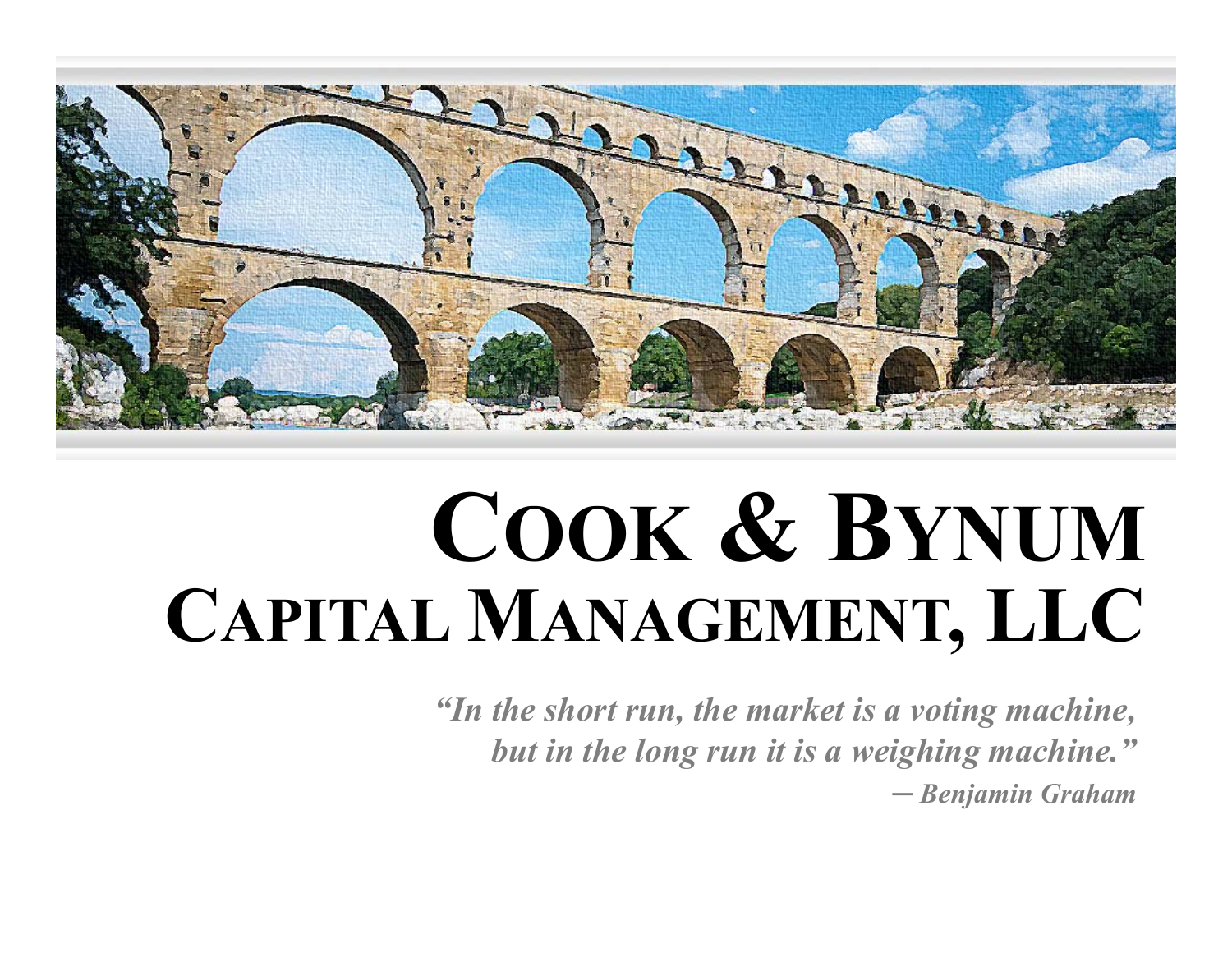

**As the supporting scaffolding was removed following the completion of a Roman arch, the engineer responsible for its construction was required to stand beneath it.**

**This approach ensured that the engineer had a fully vested interest in designing and building the arch with a substantial**  *MARGIN OF SAFETY***…**

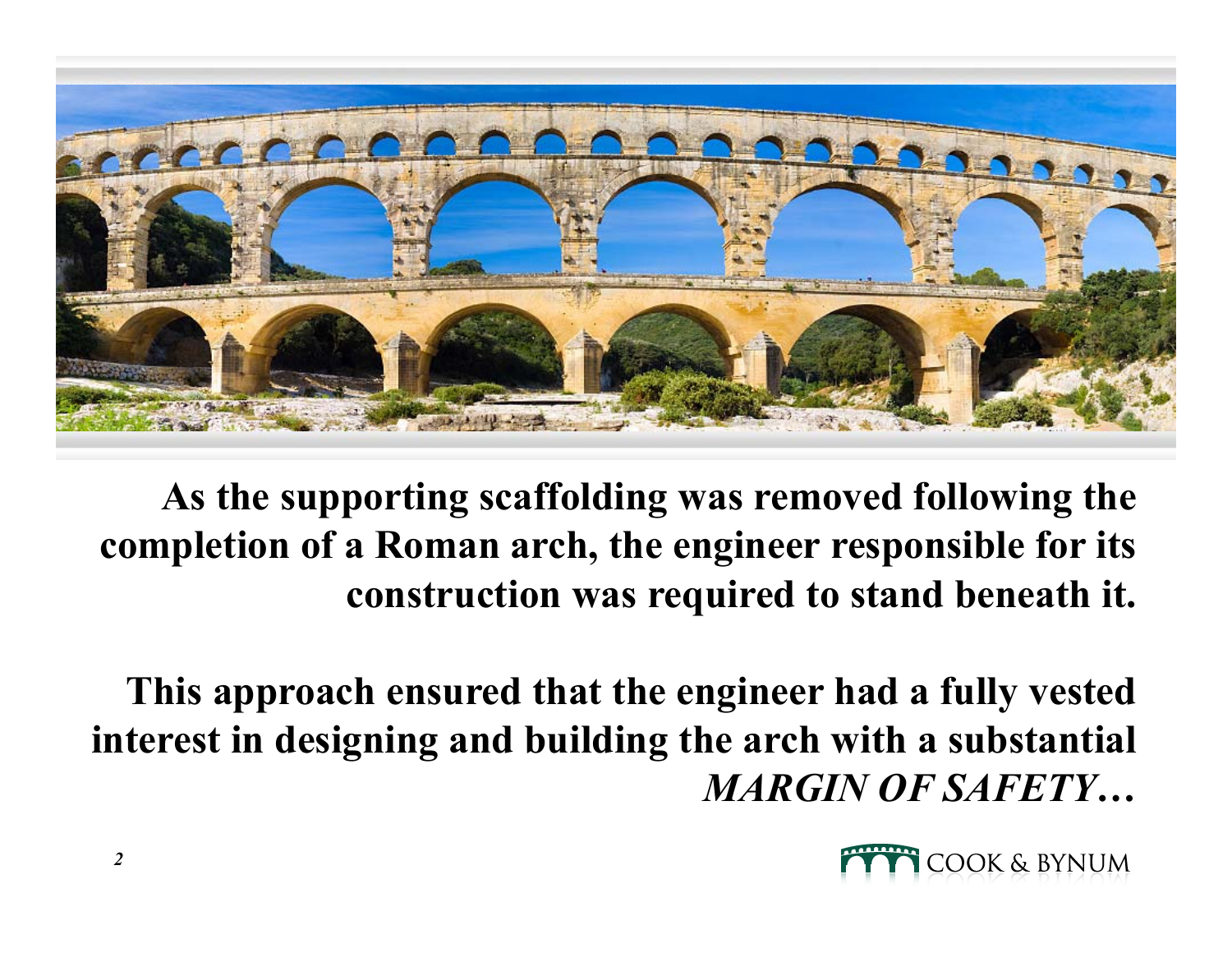# **Cook & Bynum:**  *Concentrated, Global Value Investing*

- $\blacksquare$  **Cook & Bynum Capital Management was founded in 2001**
	- \$250 million in total AUM
	- Single, pure value investing approach used in our mutual fund and private accounts
- $\blacksquare$  **We designed our flexible mandate with a goal to maximize returns over 30-year periods**
- $\blacksquare$  **We believe in aligning our interests with those of our investors by investing substantially all of our investable net worth in our funds**



**Richard P. Cook:** Richard co-founded Cook & Bynum Capital Management in 2001. Before forming the firm, he worked for Tudor Investment Corporation in Greenwich, Connecticut. Richard attended Hampden-Sydney College where he graduated *summa cum laude* in three years with a B.S. in Mathematics, Applied Mathematics, and Economics and was a member of Phi Beta Kappa. Richard now serves on the Board of Trustees of Hampden-Sydney.



**J. Dowe Bynum:** Dowe co-founded Cook & Bynum Capital Management in 2001. Before forming the firm, he worked as an analyst in the Equities Division of Goldman, Sachs & Co., Inc. in New York, New York. Dowe attended Princeton University where he graduated with a B.S.E. in Operations Research & Financial Engineering and a Certificate in Finance. Dowe serves on the boards of the Glenwood Autism & Behavioral Health Center and the Mountain Brook City Schools Foundation.

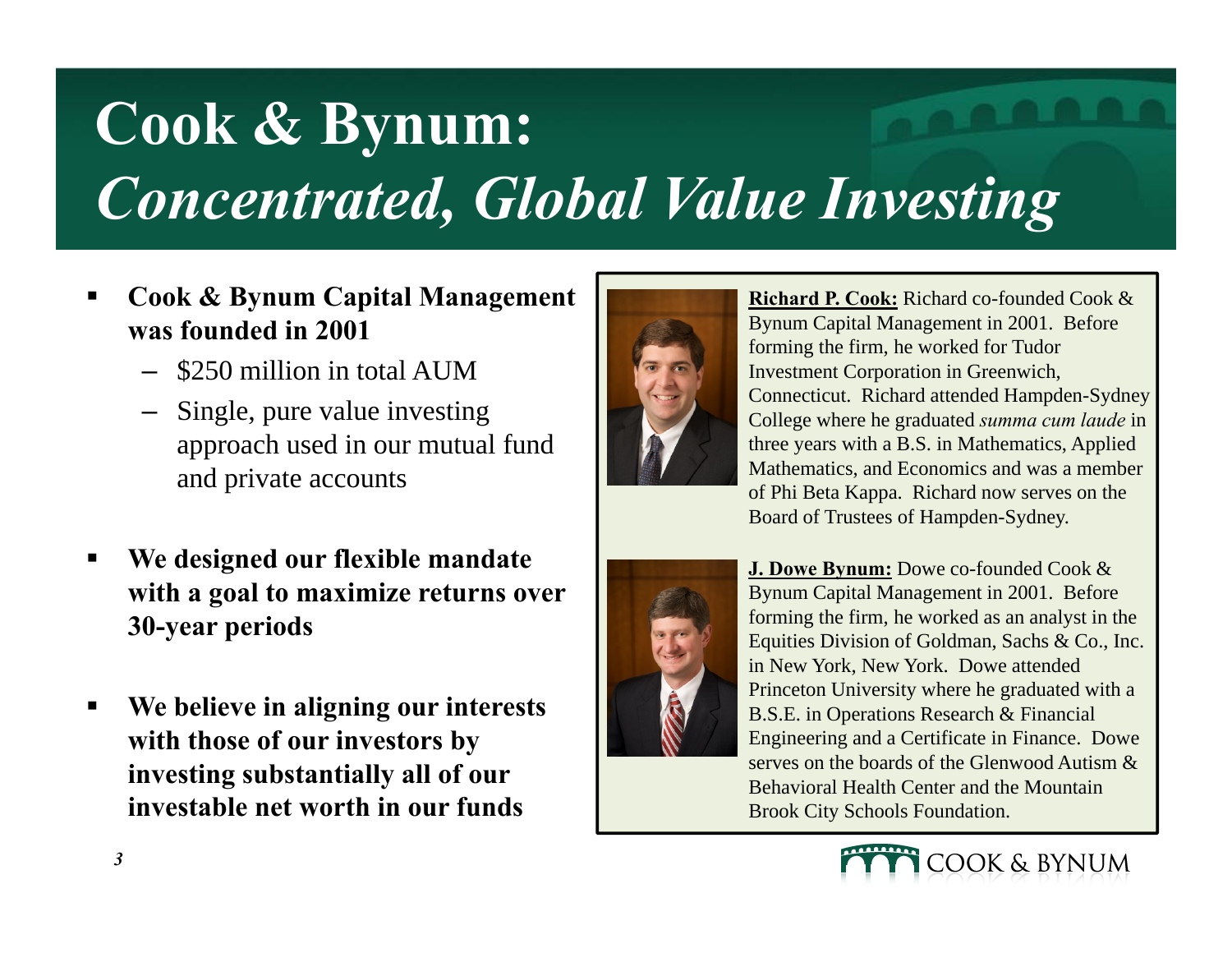### **Our Investment Approach**

We seek to minimize permanent capital loss and maximize long-term returns by investing in a *select few domestic and foreign businesses* that meet our core criteria:



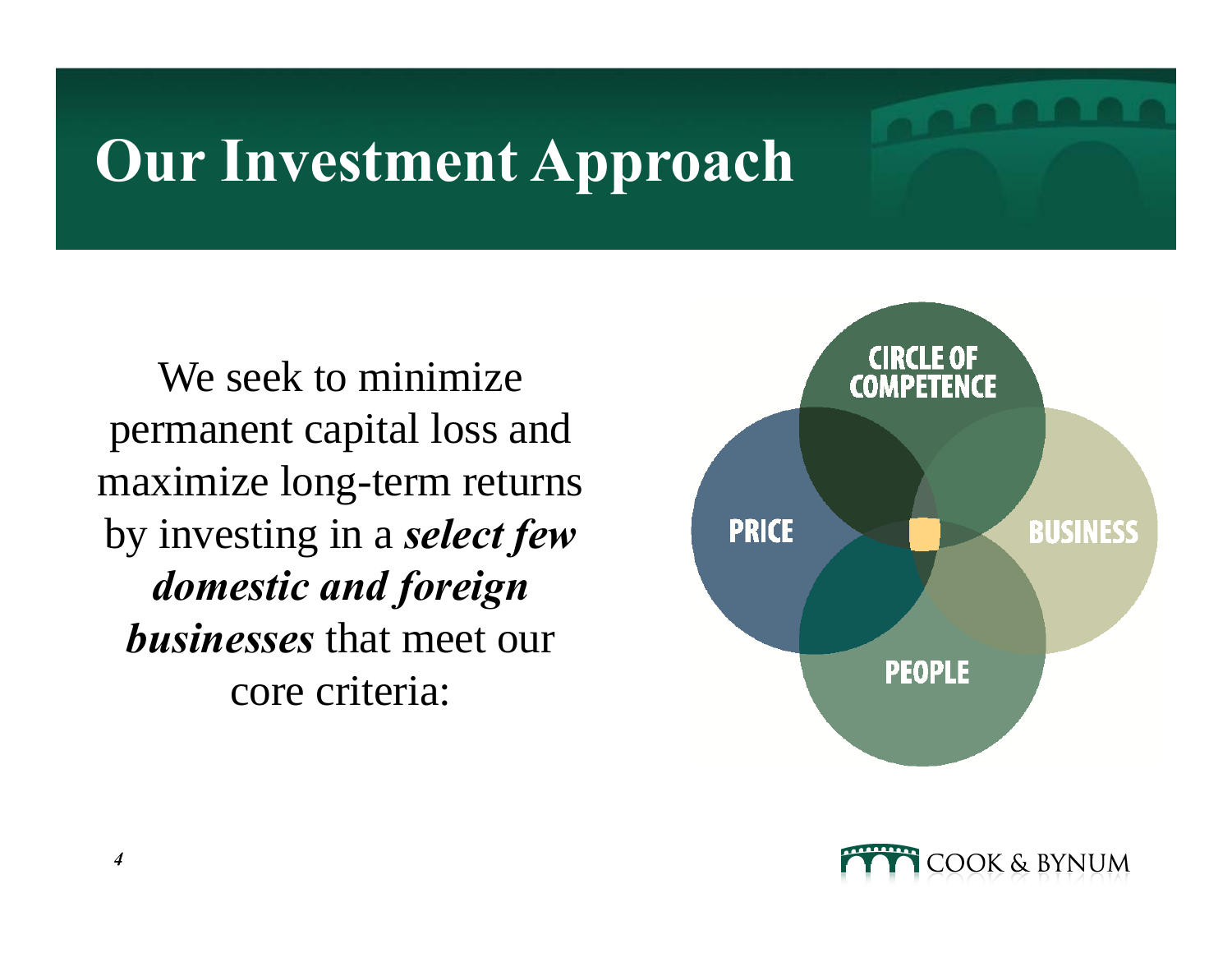# **We Focus on Remaining Within Our Circle of Competence**



*"It ain't what you don't know that gets you into trouble. It's what you know for sure that just ain't so."*

− *Mark Twain*

- E Only invest in businesses in which we are capable of understanding the core economics
- L Be disciplined about what we do and do not know, while working to prudently expand our circle of competence
- L Always examine the psychological factors at work to avoid fooling ourselves

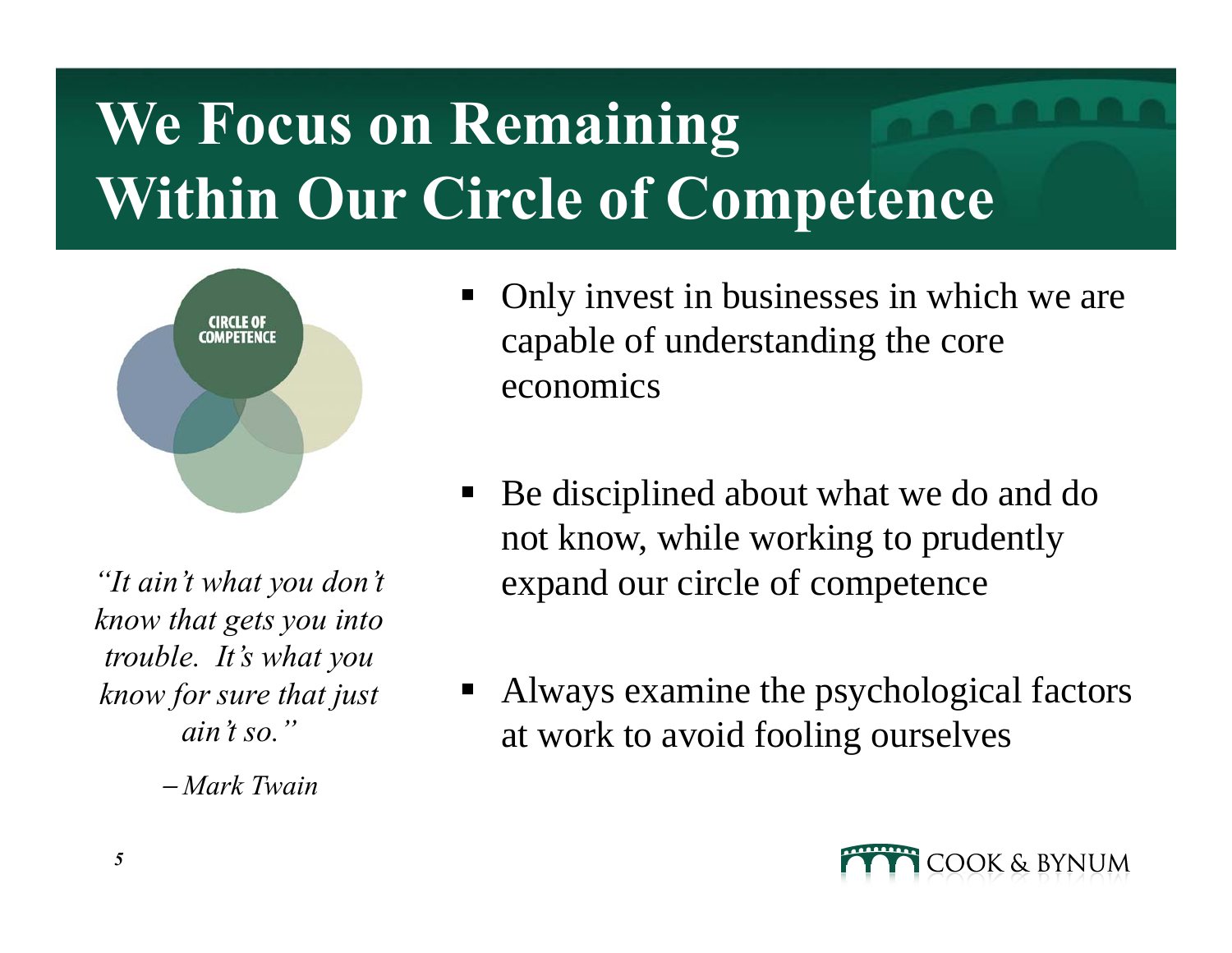# **We Buy Businesses, Not Pieces of Paper**



*"A great business at a fair price is superior to a fair business at a great price."*

− *Charlie Munger*

- E Seek companies that have durable competitive advantages ("moats") that allow them to produce predictable cash flows and earn high returns on equity for extended periods of time
- E Prefer conservative balance sheets

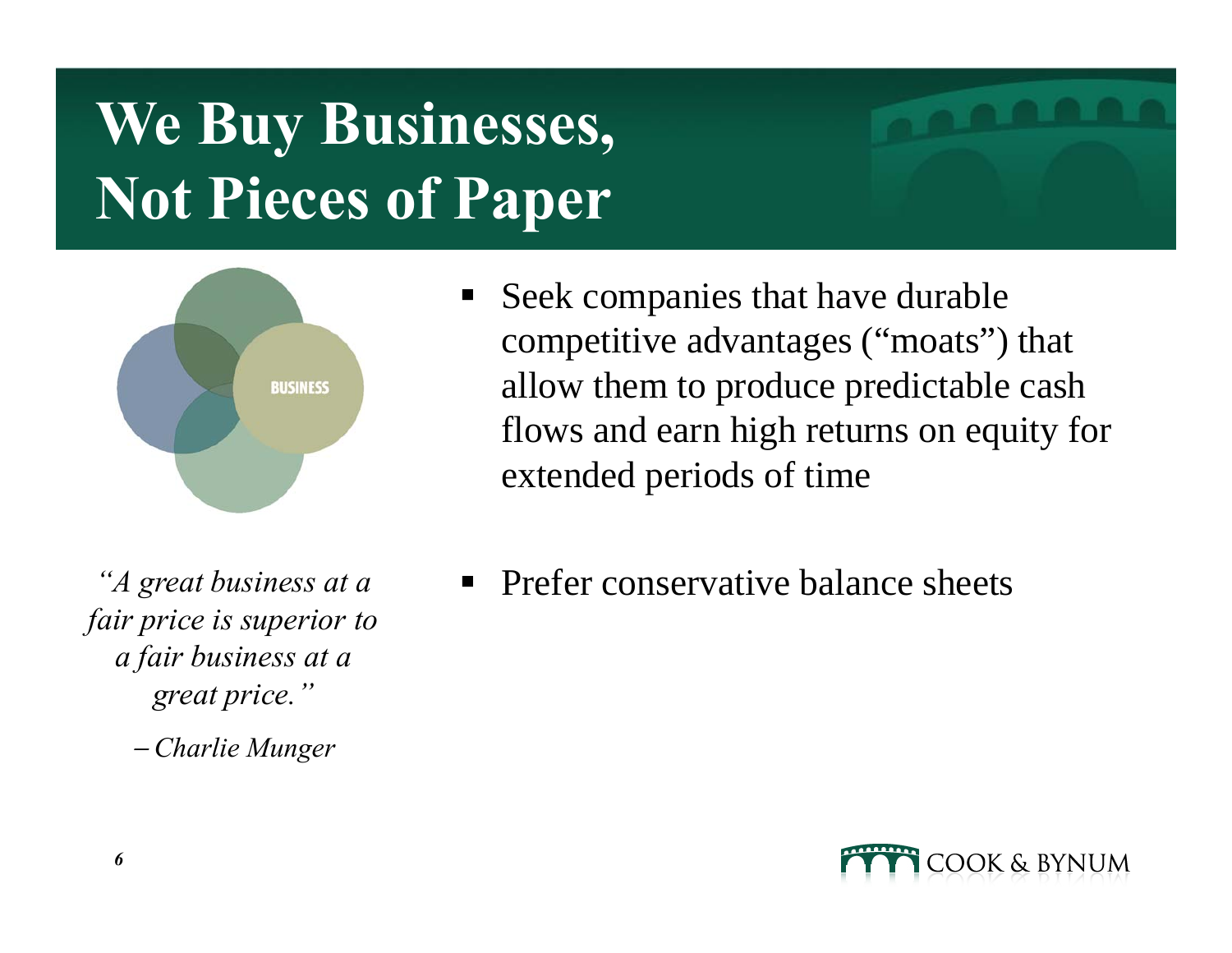### **Critical to Choose the Right Partners**



*"Associate yourselves only with those people you can be proud of whether they work for you or you work for them."*

− *S. Truett Cathy*

- E Businesses must have trustworthy and capable managers who think and act like long-term shareholders
	- Prefer executives who invest a substantial portion of their own net worth in the company
	- An important indicator of management integrity is conservative, easily understood accounting
- $\blacksquare$  Evaluate capital allocation through the use of marginal free cash flows (dividends, stock buybacks, or reinvestment)

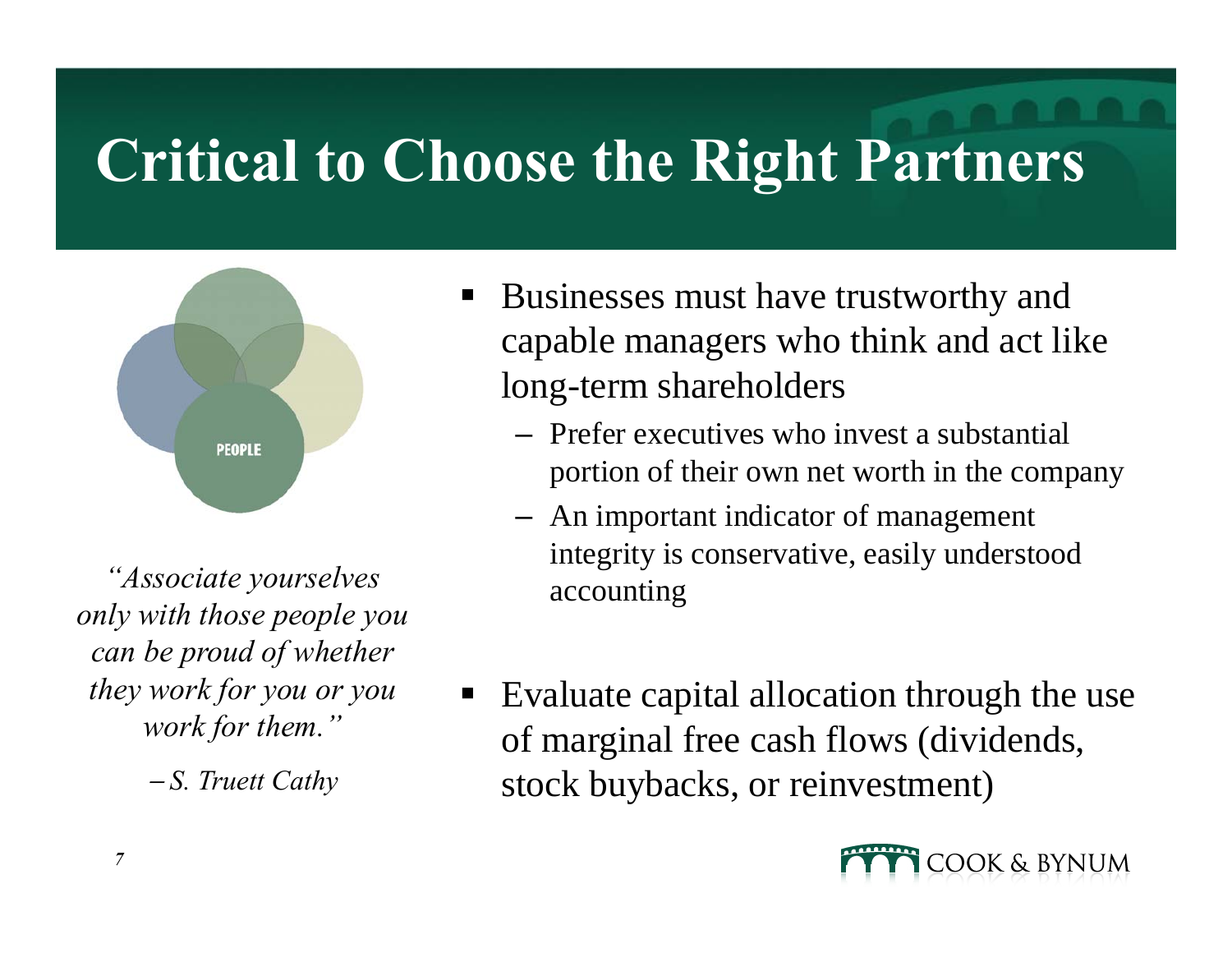### **Price Is Imperative**



*"Confronted with a challenge to distill the secret of sound investment into three words, we venture the motto, 'Margin of Safety.'"*

− *Ben Graham*

- E Convert GAAP to "real" owner-earnings
	- Adjust for maintenance capital expenditures, working capital needs, interest, stock options, off-balance sheet/pension liabilities, etc.
- E Project real owner-earnings into the future and discount them to the present using a reasonable rate
- Insist on a margin of safety by paying E substantially less than our conservative appraisal of its underlying intrinsic value COOK & BYNUM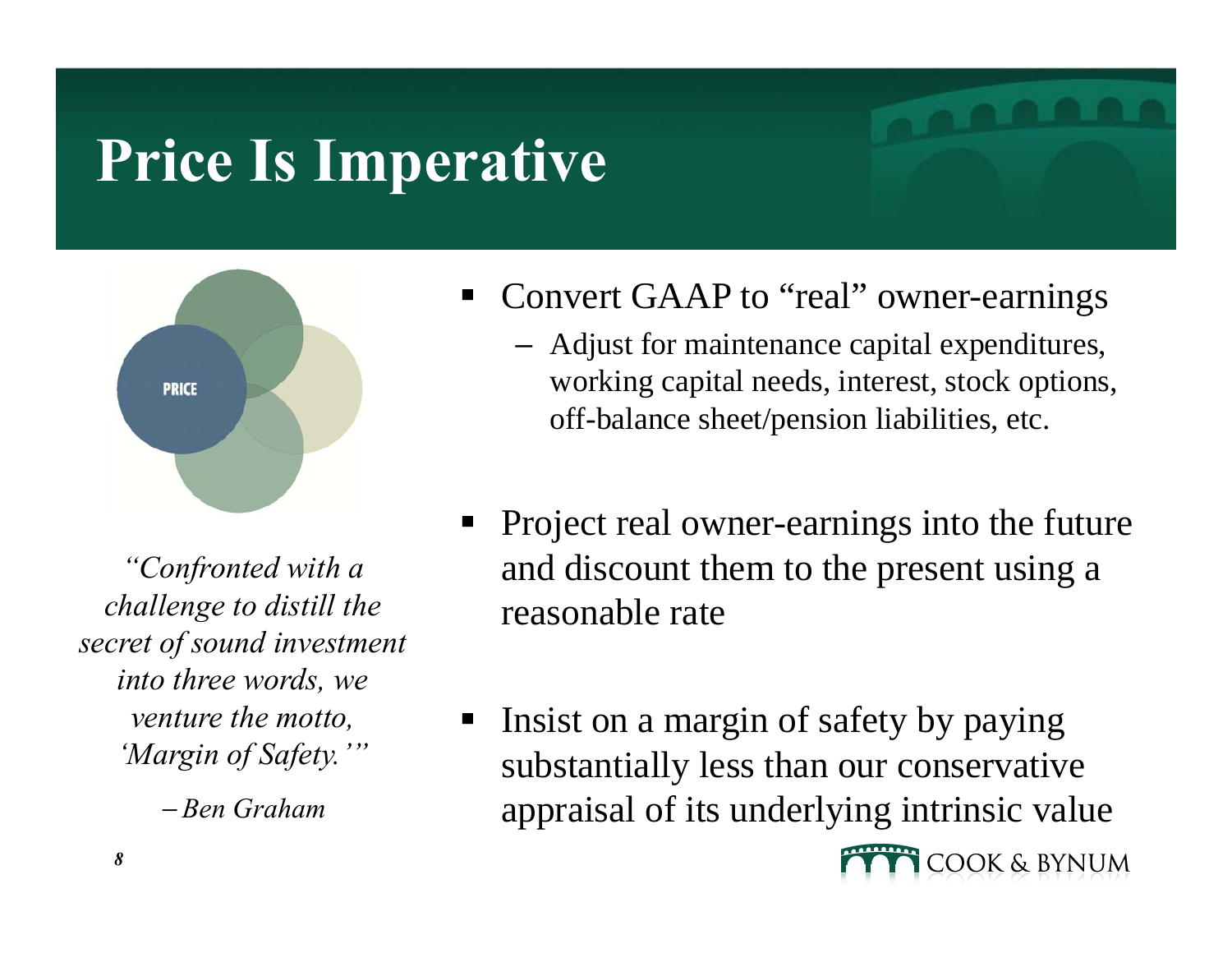### **We Search Globally For Investments**

There is no substitute for being "on the ground" globally to assess a company's relationship with its customers, competitors, suppliers, etc.



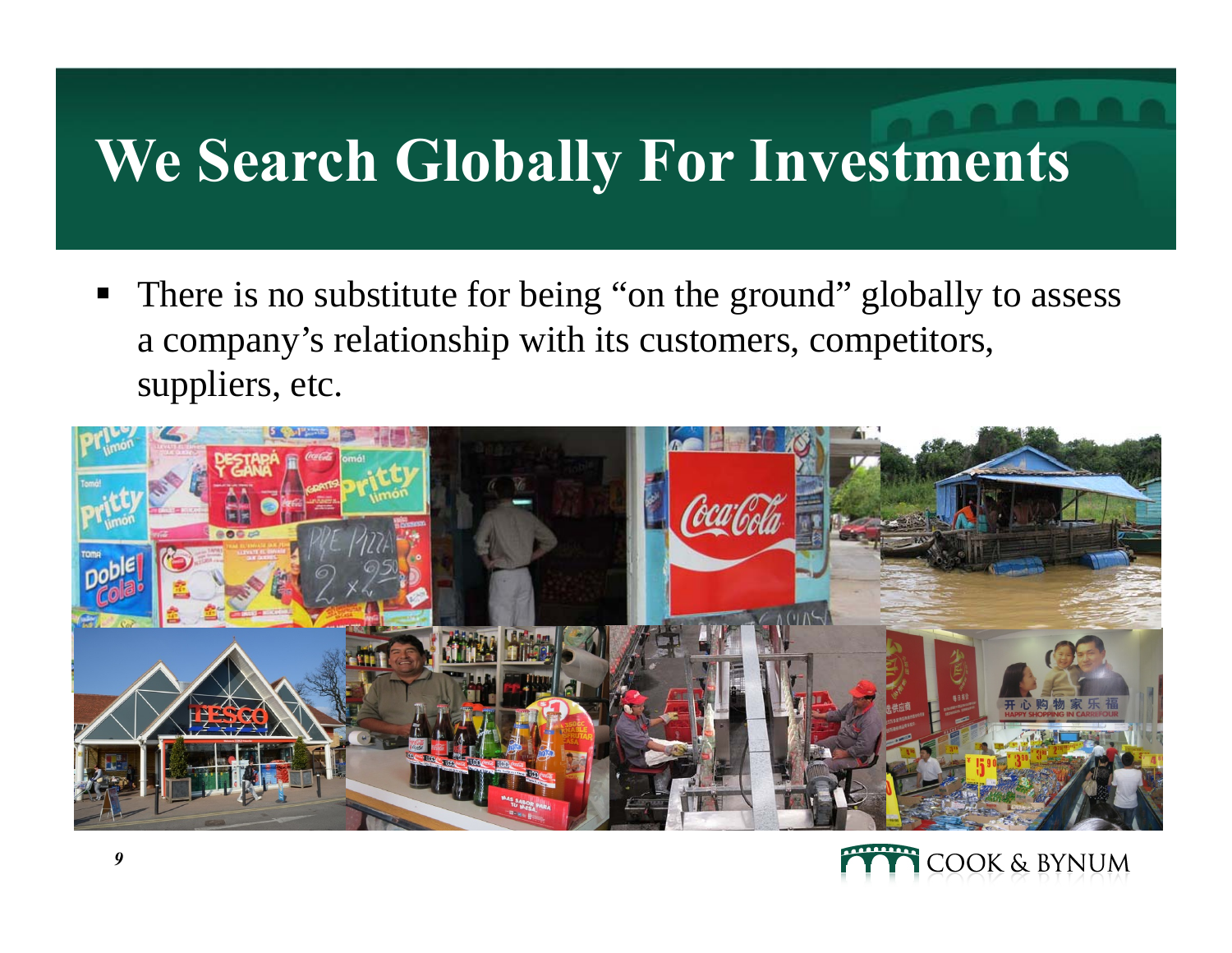# **Risk Is The Permanent Impairment of Capital**

#### **Volatility ≠ Risk**

*Daily prices are irrelevant to long-term compounding of capital*

#### **Volatility = Opportunity**

*Irrational prices allow us to buy cheaply and sell dearly*

#### **Risk = Business Performance**

*Risk is that a business significantly underperforms our expectations*

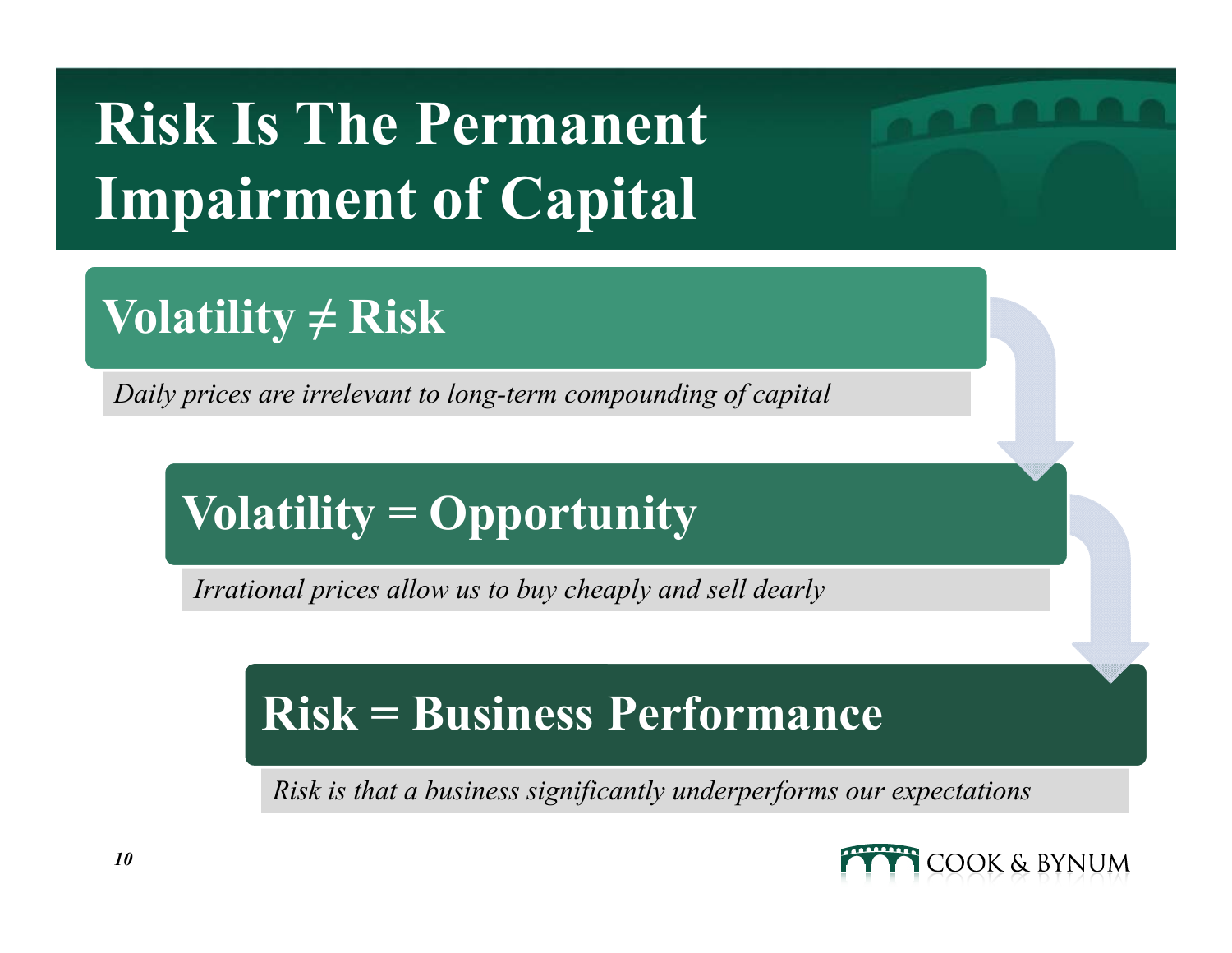# **We Prefer to Concentrate More Capital In Our Best Ideas**

*"To suppose that safety-first consists in having a small gamble in a large number of different directions...as compared with a substantial stake in a company where one's information is adequate, strikes me as a travesty of investment policy."*

*─ John Maynard Keynes*

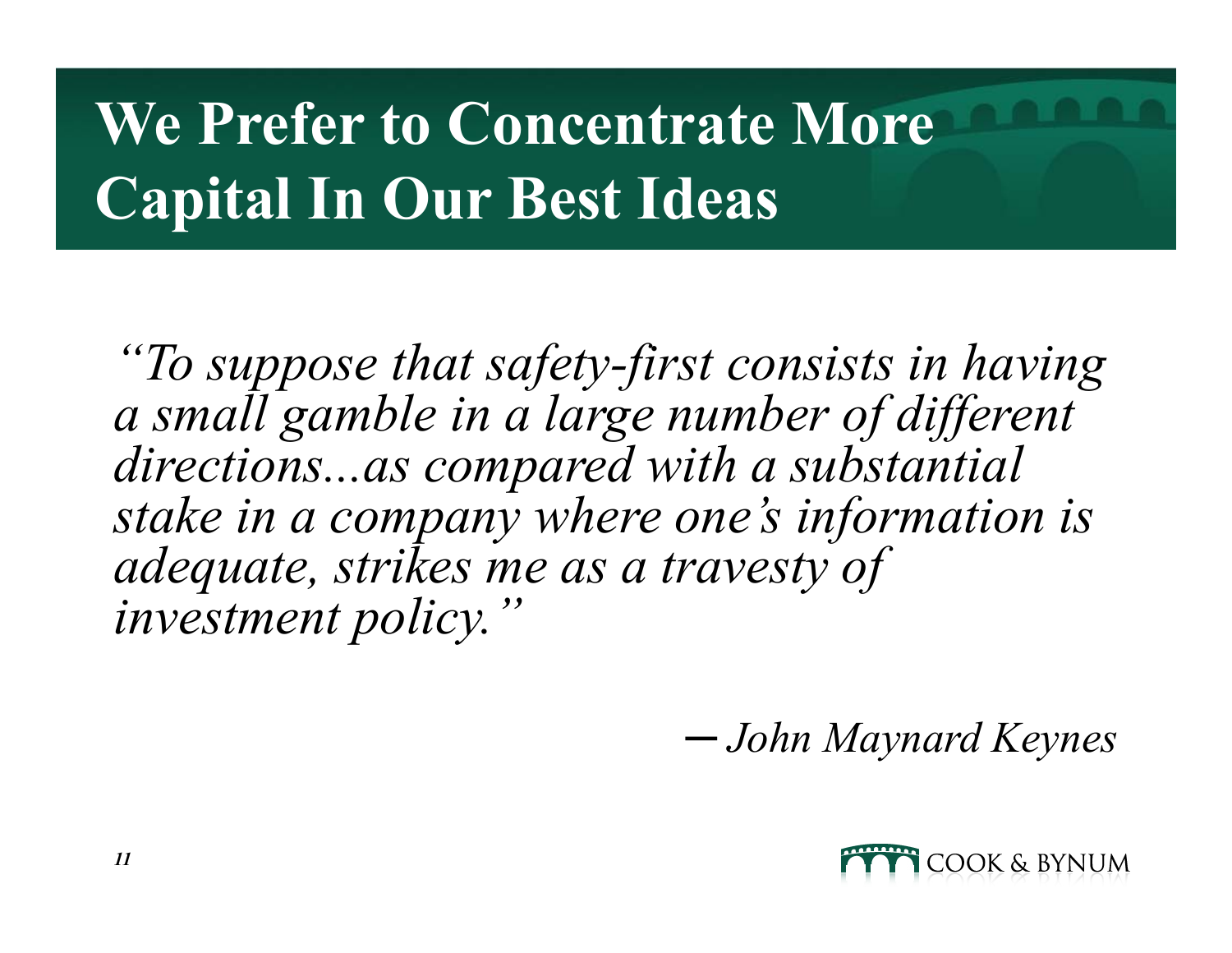# **Investing is Maximizing the Geometric Mean**



- »*The larger the expected return, the bigger the position size should be*
- $\mathcal{V}$ *The larger the possible range of outcomes, the smaller the position size*
- » *"Zeroes," which represent permanent capital loss, are critical and should be avoided*

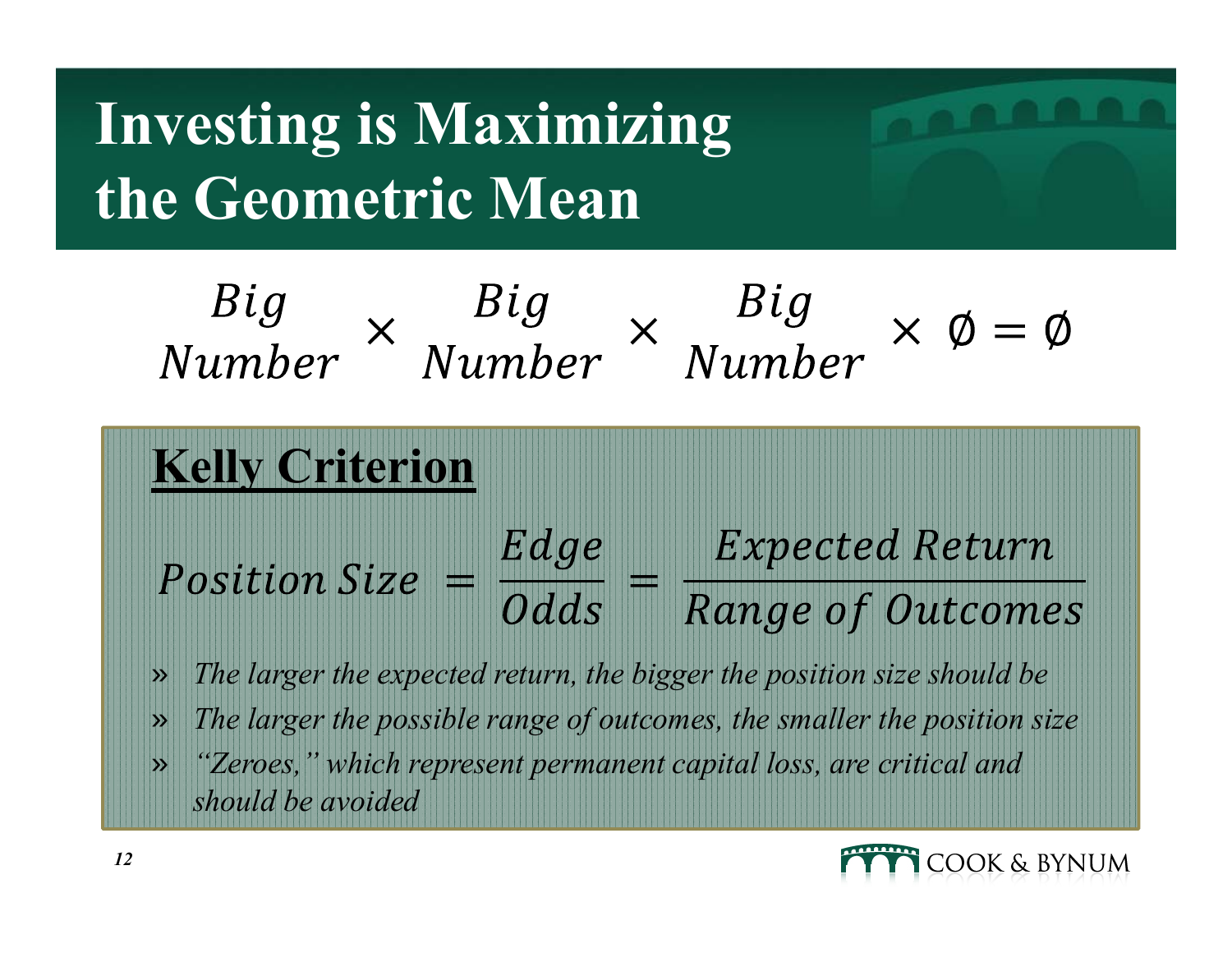### **Concentrated, Global Value Investing**

Track Record of Outperformance Since Firm's Founding in 2001

Consistent, Disciplined Application of Single, Pure Value Strategy

Concentrated Portfolio with Willingness to Hold Cash in the Absence of Compelling Investments

Opportunistic Mandate to Invest Across All Geographies, Cap Sizes and Industries

Partners Are Fully Invested Only in Cook & Bynum Investment **Vehicles**